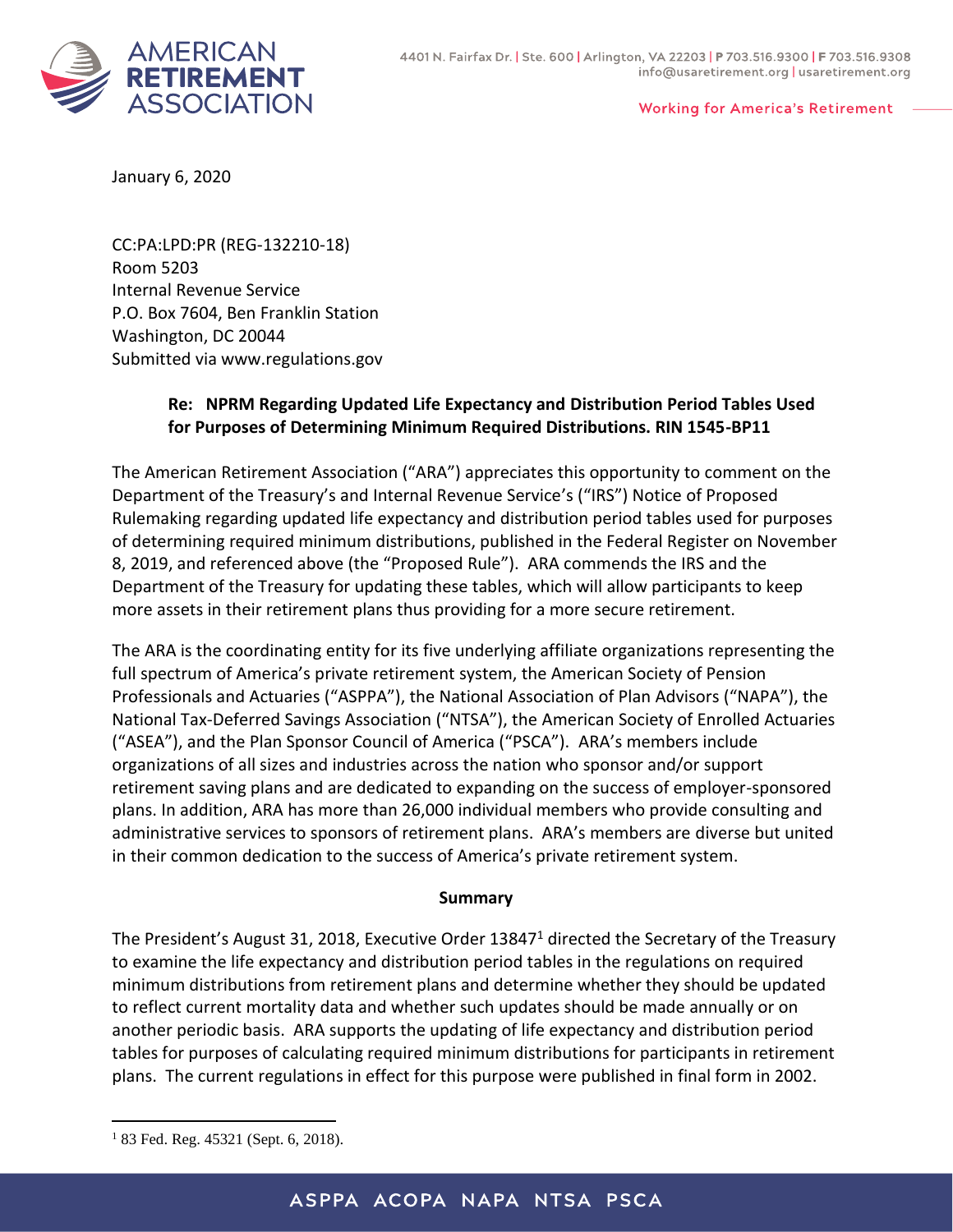The updated tables under the Proposed Rule reflect longer life expectancies resulting in somewhat smaller required minimum distribution amounts. Of course, larger distributions can always be taken by participants if needed. ARA supports this change which should result in greater benefit security for participants, as less would be required to be distributed each year than under the 2002 final regulations. We do, however, have some specific recommendations with respect to the implementation of the Proposed Rule.

**Effective Date of Proposed Rule**. The life expectancy tables under the Proposed Rule are proposed to be generally effective for distribution calendar years beginning on or after January 1, 2021. If the regulations are finalized and published early in 2020, this would not be a problem to implement. That being said, *ARA recommends* that final regulations be published at least six (6) months prior to the beginning of the calendar year for which they are effective. If this was followed, final regulations would need to published by July 1, 2020. Following are some specific reasons why publication of final regulations late in 2020 would cause issues for plan sponsors, third party administrators, financial institutions, and other firms in the retirement industry.

1. First, the Setting Every Community Up for Retirement Enhancement (SECURE) Act of 2019, Pub. L. 116-94, enacted on December 20, 2019, provides for an increase in the age for the required beginning date for mandatory distributions under IRC sections 401(a)(9) and 408(b), from age 70  $\frac{1}{2}$  to age 72. This provision applies to distributions required to be made after December 31, 2019, with respect to individuals who attain age 70  $\frac{1}{2}$  after such date.<sup>2</sup> The SECURE Act also modified the required minimum distribution rules with respect to defined contribution plans and IRA balances upon the death of the account owner.<sup>3</sup> Under the latter provision, distributions to individuals other than the surviving spouse of the employee or IRA owner, disabled or chronically ill individuals, individuals who are not more than 10 years younger than the employee or IRA owner, or a child of the employee or IRA owner who has not reached the age of majority are generally required to be distributed by the end of the tenth calendar year following the year of the employee or IRA owner's death. In the case of a child who has not reached the age of majority, calculation of the minimum required distribution is only allowed through the year that the child reaches the age of majority. This provision applies to distributions with respect to employees who die after December 31, 2019.

The SECURE Act is making some fundamental changes to the rules for required minimum distributions. We think the changes made under the SECURE Act should be synchronized as necessary with the changes in the Proposed Rule. The SECURE Act has effective dates under both sections 114 and 401 that are earlier than the effective date that would apply under the Proposed Rule. It is not clear whether the Proposed Rule can be finalized either by disregarding the SECURE Act changes or by incorporating the SECURE Act changes directly into final regulations without additional public comment. As one example, we note that the Proposed Rule has a transition rule at section 1.401(a)(9)-9(f)(2) dealing with employees who died before January 1, 2021, which is

 $\overline{a}$ 

<sup>2</sup> Section 114 of SECURE Act.

<sup>3</sup> Section 401 of SECURE Act.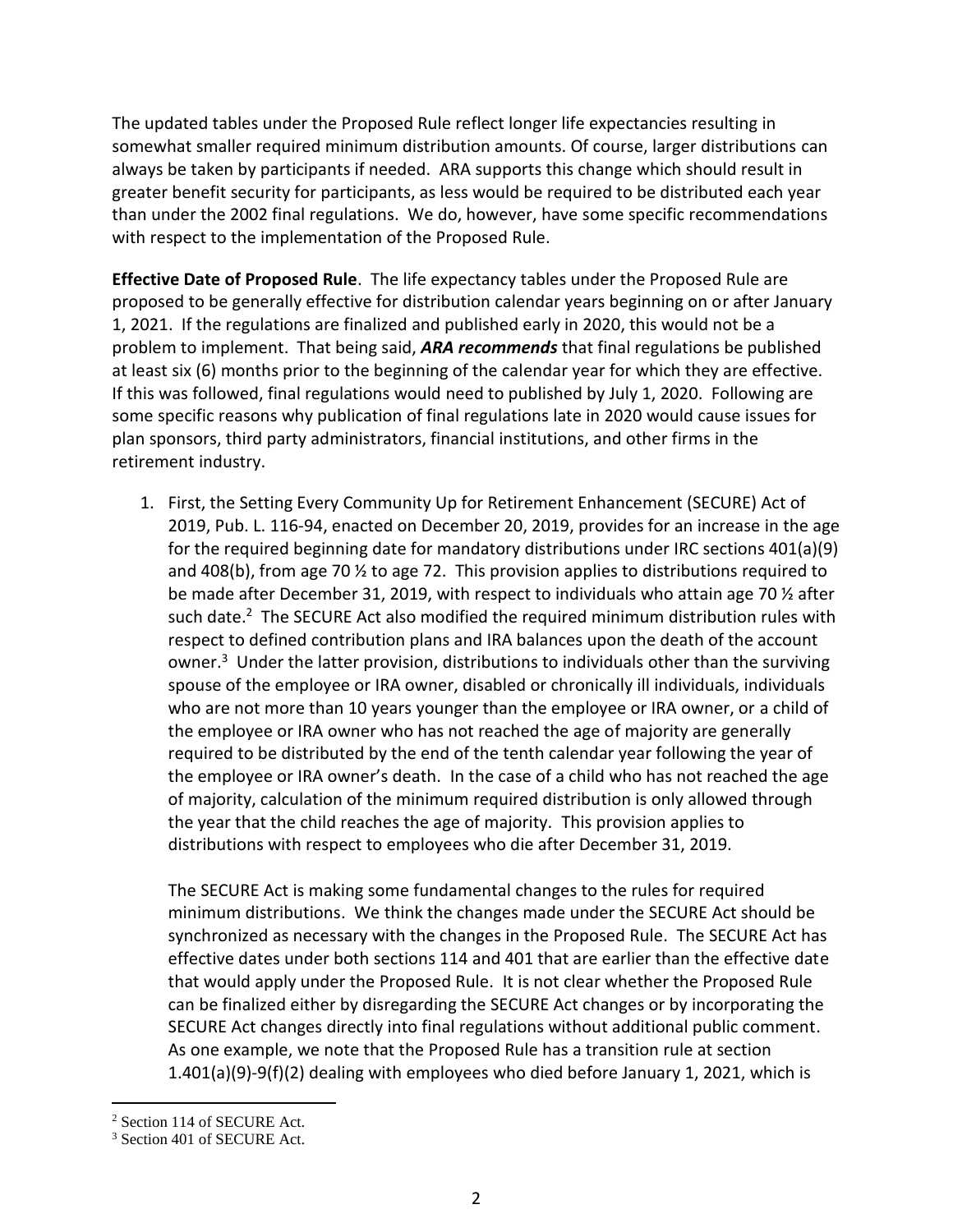now after the effective date of the SECURE Act provisions (which is effective for employees who die after December 31, 2019). We also think there may be a technical glitch in section 114(a) of the SECURE Act.<sup>4</sup> We are also wondering if IRS and the Department of the Treasury will proceed with the January 23 public hearing on the Proposed Rule while some of these issues are sorted out (if so, ARA plans on providing testimony). Because the SECURE Act changes for required minimum distributions are immediately effective, *ARA recommends* that IRS and Treasury first issue proposed regulations on the SECURE Act changes, rather than incorporating the SECURE Act changes directly into final regulations in an expanded Proposed Rule. Public comment on regulations issued under the SECURE Act will be the most helpful path.

2. Second, software updates are critical, communications to participants need to be designed for ease of understanding, and financial institutions need to consider how the changes in the Proposed Rule can be implemented. For example, taking into account the SECURE Act changes, participants who turned age 70 ½, in 2010, say, will be subject to the new distribution period tables in the proposed regulations beginning in 2021. Other participants who turned age 70  $\frac{1}{2}$  in 2019 will have a required beginning date of April 1, 2020, using the existing distribution period tables. And other participants who turned age 70  $\frac{1}{2}$  early in 2020 will have a required beginning date of April 1, 2022, (the April 1 after the calendar year in which they turned age 72) before they are subject to the new distribution period tables. All communications regularly sent out to participants to illustrate these scenarios will have to be updated to explain both the new distribution tables and the SECURE Act changes. Communications to participants must be designed and pushed out well in advance of the end of 2020, and institutions must be ready to answer questions in their customer service functions once communications start flowing. Again, the more time available for this, the better.

Moreover, financial institutions will need to update software to take into account the SECURE Act changes as well as the new distribution period tables. Individuals take required minimum distributions throughout the year, especially in the middle of the year, but a not insignificant portion take them in January and February each year. Having a system completely built and operational in order to push out required

 $\overline{a}$ 

<sup>&</sup>lt;sup>4</sup> Section 114(a) of the SECURE Act changes age 70  $\frac{1}{2}$  to age 72 in section 401(a)(9)(C)(i)(I) but does not change age 70  $\frac{1}{2}$  to age 72 in section 401(a)(9)(C)(iii). Section 401(a)(9)(C)(iii) provides: "In the case of an employee to whom clause (i)(II) applies who retires in a calendar year after the calendar year in which the employee attains age 70 ½ , the employee's accrued benefit shall be actuarially increased to take into account the period after age 70 ½ in which the employee was not receiving any benefits under the plan." (emphasis added). Clearly, the intent was to begin actuarial adjustments at age 70 ½, not at age 72: the JCT report on the Ways and Means markup of the SECURE Act (JCX-13-19, page 50) is clear that the present law requirement to actuarially adjust benefits beginning at age 70  $\frac{1}{2}$  "is not changed". However, the untouched and lingering reference "to whom clause (i)(II) applies" combined with the change to age 72 in clause (i)(I) literally indicates that the employees to whom clause (i)(II) applies are those retiring after the attainment of age 72 (similar to under pre-SECURE Act law where it referred to employees who retire after age 70  $\frac{1}{2}$ ). So it is not clear if those individuals who will be retiring at age 71 or 72 after this change is effective will get the benefit of the actuarial increase from age 70  $\frac{1}{2}$ . It would have been clearer if the SECURE Act had struck the phrase "to whom clause (i)(II) applies".